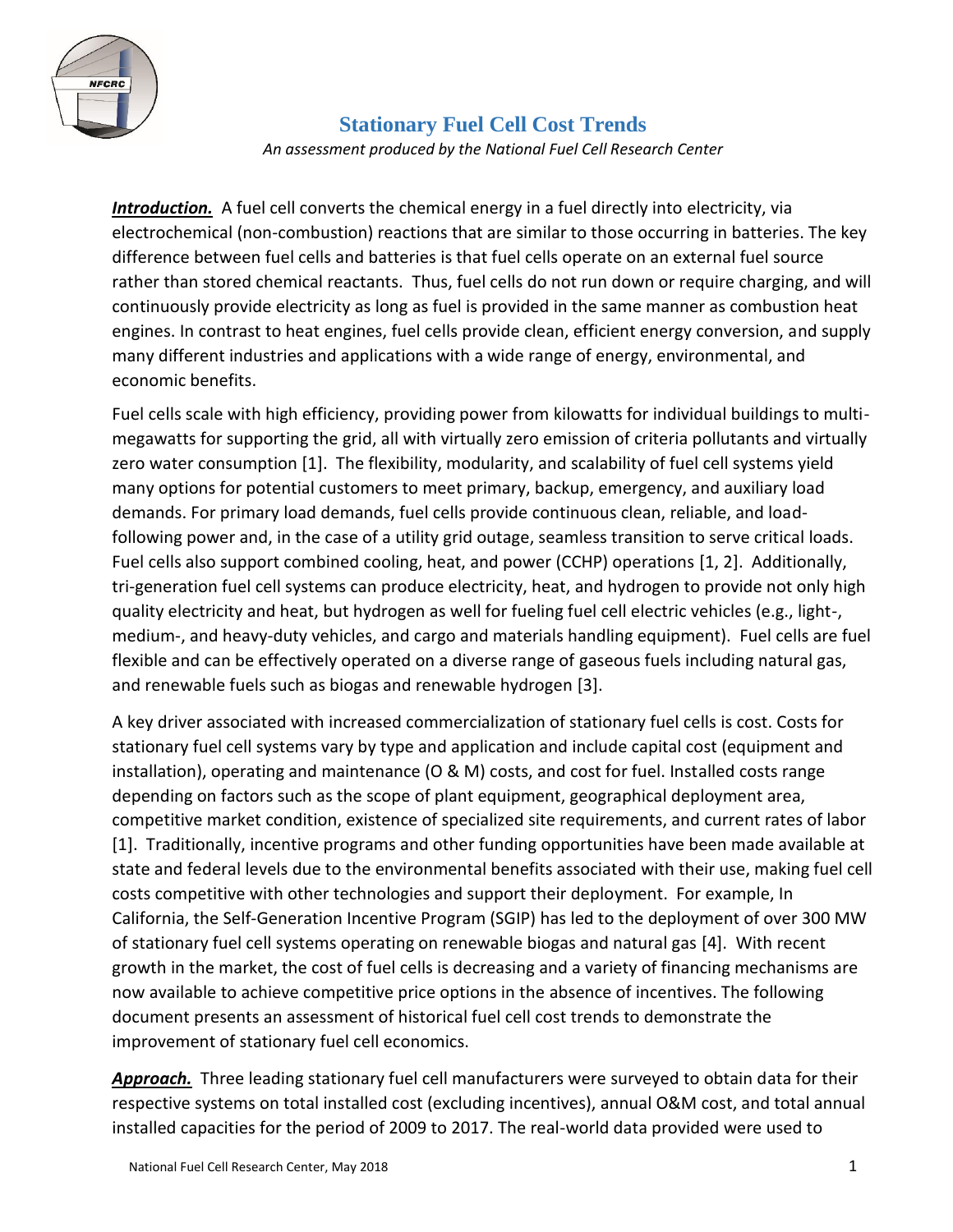determine the historical cost trends (total installed and O&M) over the period, weighted by the annual installed capacities of each manufacturer. The results provide insight into the historical performance of stationary fuel cell costs and informs expected trends in coming years.

*Results.* [Figure 1](#page-2-0) presents the results for total installed cost per megawatt (MW) installed for stationary fuel cell systems. The results are reported relative to 2009 costs and weighted according to installed capacities for each manufacturer. Total installed costs significantly decrease from 2009 to present with an inverse relationship to installed capacity. In 2017, average installed costs are over 70% lower than those for 2009. The significant improvements in cost are a result of technical and manufacturing improvements, economies of scale, increasing annual production, and performance gains. The trend of decreasing installed costs is expected to continue going forward.

[Figure 2](#page-2-1) presents the results for annual O&M costs per megawatt (MW) installed for stationary fuel cell systems relative to 2009 O&M costs. Similar to installed costs, annual O&M costs have experienced significant reductions as installed capacities increase. In particular, costs in 2016 are approximately 57% lower than those for 2009. As with installed costs, the decline in O&M costs are expected to continue.

## *References*

- 1. Darrow, K., et al., *Catalog of CHP Technologies* 2015: Available at [http://www.epa.gov/sites/production/files/2015-](http://www.epa.gov/sites/production/files/2015-07/documents/catalog_of_chp_technologies.pdf) [07/documents/catalog\\_of\\_chp\\_technologies.pdf](http://www.epa.gov/sites/production/files/2015-07/documents/catalog_of_chp_technologies.pdf) (Accessed January 12, 2015).
- 2. O'Hayre, R.P., et al., *Fuel cell fundamentals*2006: John Wiley & Sons New York.
- 3. Yi, Y., et al., *Fuel flexibility study of an integrated 25kW SOFC reformer system.* Journal of Power Sources, 2005. **144**(1): p. 67-76.
- 4. NREL, *VII.2 Stationary Fuel Cell Evaluation* 2014, https:/[/www.hydrogen.energy.gov/pdfs/progress14/vii\\_a\\_2\\_saur\\_2014.pdf.](http://www.hydrogen.energy.gov/pdfs/progress14/vii_a_2_saur_2014.pdf)